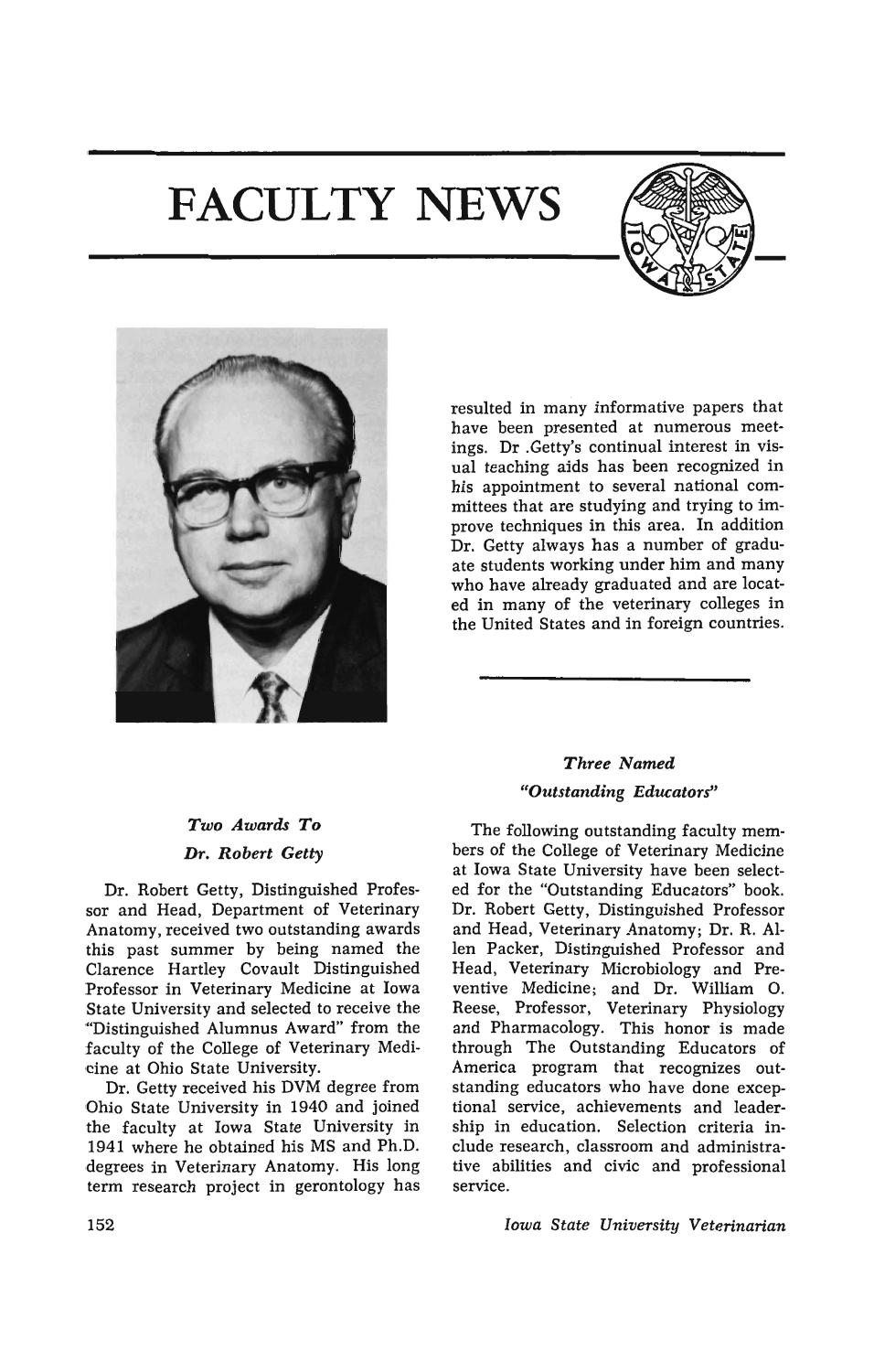Dr. Norman E. Hutton, Assistant Professor, Veterinary Administration, attended a meeting of the Big Ten Veterinary Administrators on Development and Exchange of Various Instructional Materials in Chicago, March 19. On April 3 Dr. Hutton attended the Tri-Branch Meeting of the American Association for Laboratory Animal Science in Kansas City and presented a paper entitled, "The Ames Selective Dissemination of Information System." Dr. Hutton also visited Cornell Veterinary College to present a seminar entitled, "Animal Disease Reporting" on April 16. In July Dr. Hutton presented a seminar entitled, "Use of Data Processing in the Biomedical Sciences" at Texas A & M College, College Station, Texas, and on Septemper 3-4 he presented a paper entitled, "A Current-Awareness Literature Retrieval System" at the Interprofessional Seminar on Diseases Common to Animals and Man, at South Dakota State University, Brookings, South Dakota. Dr. Hutton will take part in planning a session on an information system on animal models for aging research in Washington, D.C., September 9-11.

Dr. John B. Herrick, Extension Veterinarian, attended and participated in the 1970 National Environmental Health Conference in Atlanta, Georgia March 24-27. On April 8 Dr. Herrick spoke at the New Jersey State Veterinary Medical Association Meeting in Princeton, New Jersey. Dr. Herrick also attended the Midwest Extension Veterinarian's Conference in Lincoln, Nebraska, April 21-22, the 10th Biennial Veterinary Public Health Conference in Atlanta, Georgia, May 3-4, the House Advisory Committee Meeting of the A VMA in Chicago, Illinois, May 18-21, the International Conference on Cattle Diseases (World Association for Buiatrics) and presented a paper entitled, "Health Standards for Sires Used in Artificial Insemination Programs."

Dr. William B. Buck, Professor, Veterinary Diagnostic Laboratory, represented Iowa State University at a meeting of the Inter-Institutional Committee for Coordination of Work in Environmental Problems, March 31 in Marshalltown, Iowa. This

*Issue,* No.3, 1970

committee is made up of people from the three state universities in Iowa. Dr. Buck also presented a one-day short course April 26 at the University of Kentucky, Lexington, Kentucky, on toxicological problems in domestic animals. On September 3-4 Dr. Buck presented a paper entitled "A Positive Approach Toward Elimination of Pesticide Pollution Problems" at the 12th Annual Interprofessional Seminar on Diseases Common to Animals and Man held at South Dakota State University. Dr. Buck also presented a paper entitled, "Feed Related Toxicity in Swine and Cattle" before the 58th Annual Conference for Veterinarians at Purdue University.

Dr. V. A. Seaton, Professor and Head, Veterinary Diagnostic Laboratory, attended the Southwest Iowa Veterinary Medical Association Meeting in Red Oak, Iowa.

Dr. R. L. Kitchell, Dean, Veterinary Administration, met with HEW Regional Architects in Kansas City on April 10 about the new veterinary facilities. He was accompanied by Mr. N. R. Buckley. Administrative Assistant, Veterinary Administration, Dr. F. K. Ramsey, Veterinary Pathology and Mr. H. S. Day, University Architect. Dr. Kitchell also attended the American Animal Hospital Association Annual Meeting in Denver, Colorado. Drs. D. L. Baker, Associate Dean, W. M. Wass, Professor and Head, P. T. Pearson, Professor and D. M. McCurnin, Instructor, Veterinary Clinical Sciences also attended the meeting. Drs. Pearson and McCumin presented two three-hour seminars on, "Clinical Management of Acute Trauma." On April 23 Dr. Kitchell attended the Workshop on Comparative Gastroenterology at the National Institutes of Health in Bethesda, Maryland. Dr. Kitchell testified at the House Appropriations Committee Hearing on Institutional Grants for Colleges of Veterinary Medicine in Washington, D.C., on June 3 and on August 27 he met with the Division of Educational and Research Facilities personnel pertaining to our construction grant award in Washington, D.C. Dr. Kitchell also attended a meeting for the discussion of Specialized Centers of Research at the National Heart and Lung Institute in Washington, D.C.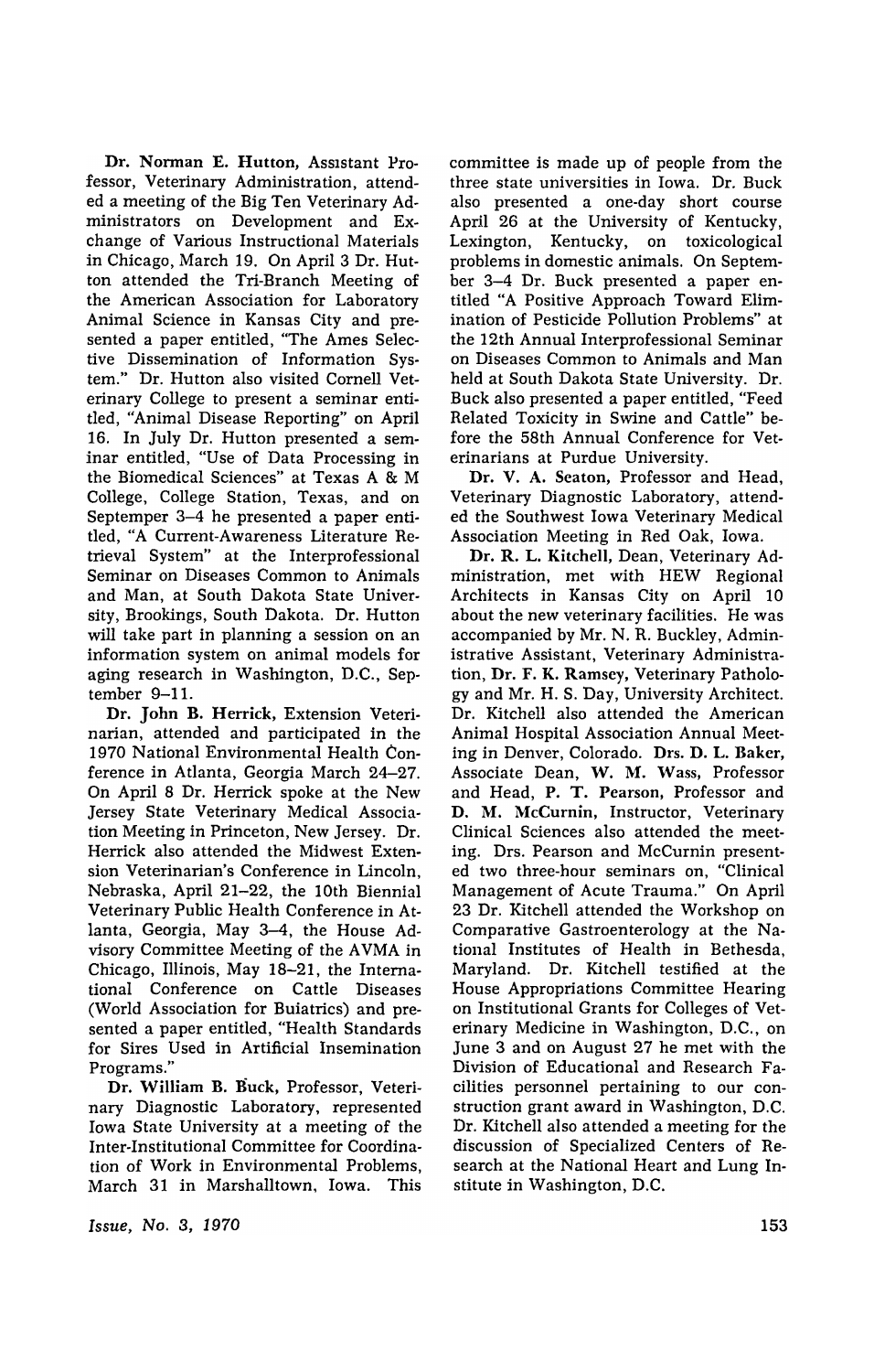Dr. Richard Dillman, Assistant Professor, Veterinary Diagnostic Laboratory, spoke on "Post-Mortem Techniques and Central Nervous System Examination" at the Southwest Iowa Veterinary Medical Association Meeting in Red Oak, Iowa on April 7. Dr. John Anderson, Assistant Professor, Veterinary Extension also attended this meeting and spoke on "Biopsy for Pregnancy Determination in the Gilt" and "Current Problems in Swine."

Dr. P. T. Pearson, Professor, Veterinary Clinical Sciences, traveled to New York City April 3-5 and prepared a video tape on "Repair of Ruptured Cruciate Ligament" which was presented at the National Meeting of the American Veterinary Medical Association in Las Vegas, Nevada in June. On April 8-12 Dr. Pearson presented a talk on "The Canine Stifle Joint" to the Chicago Veterinary Medical Association in Chicago. Dr. Pearson also attended a workshop on Principles and Methods of Veterinary Continuing Education at the Kellogg Center for Continuing Education at East Lansing, Michigan, June 1-3 and on August 21-23 he presented seminars on "Canine Orthopedic Surgery" and "Clinical Management of Acute Trauma" to District Associations 7 and 9 of the Indiana Veterinary Medical Association at Bloomington, Indiana. Dr. Pearson was in Malwaukee, Wisconsin to present a threeday short course on Orthopedjc Surgery to the Wisconsin Veterinary Medical Association. He also met with the examining board of the American College of Veterinary Surgeons to plan the next board examination.

Drs. James H. Magilton, Professor, Veterinary Anatomy, William Reese, Professor, Veterinary Physiology and Pharmacology, and E. L. Jeska, Assistant Professor and R. A. Ball, Associate Professor, Veterinary Medical Research Institute, attended the Federated Societies for Experimental Biology Meetings in Atlantic City, New Jersey, April 12-17. Dr. Magilton also presented a paper entitled, "Cardiovascular Responses to Induced Temperature Chang· es" at the International Symposium on Thermoregulation in Lyon, France, Sep· tember 7-11.

Dr. Bernard H. Skold, Associate Professor, Veterinary Anatomy, attended a Tri-Branch meeting of the American Association of Laboratory Animal Science in Kansas City, Missouri, April 4-5.

Dr. M. J. Swenson, Professor and Head, Veterinary Physiology and Pharmacology traveled to Atlantic City, New Jersey to attend Federmion Meetings, American Society of Veterinary Physiologists and Pharmacologists meetings and the meeting of the Association of Chairman of Departments of Physiology April 12-16. Dr. Swenson also attended the meeting of the National Board of Veterinary Medical Examiners, May 3-6 in New York City.

Dr. R. A. Packer, Distinguished Professor and Head, Veterinary Microbiology and Preventive Medicine, presented a seminar, "Review of Recent Findings and Current Research Pertaining to Bovine Mastitis" at the University of Georgia, Athens, Georgia, on April 16.

Dr. George W. Beran, Visiting Professor, Veterinary Microbiology and Preventive Medicine, traveled to Atlanta, Georgia, to take part in a U.S. Public Health Service Epidemic Intelligence Conference on April 21-22.

Dr. W. V. Wagner, Associate Professor, Veterinary Medical Research Institute, presented a paper, "Viral Diseases that Affect Reproduction Performance in Cattle" at the North Central Animal Breeders Conference on April 8, at Davenport, Iowa. Dr. Wagner also attended the Annual Meeting of the American Society of Animal Science at Pennsylvania State University, University Park, Pennsylvania on July 30- August 6 to present a paper entitled, "Plasma Corticoids in the Cow." He also attended and participated in the W-112 Regional Project at Jackson Hole, Wyoming, August 12-15. On September 8-11 Dr. Wagner attended the annual meeting of the Society for the Study of Reproduction at Ohio State University, Columbus, Ohio, September 8-11.

Dr. W. J. Zimmermann, Professor, Veterinary Medical Research Institute, presented a paper entitled, "The Trichinosis Problem and its Relationship to the Locker Industry" at the Iowa Locker Association

*Iowa State University Veterinarian*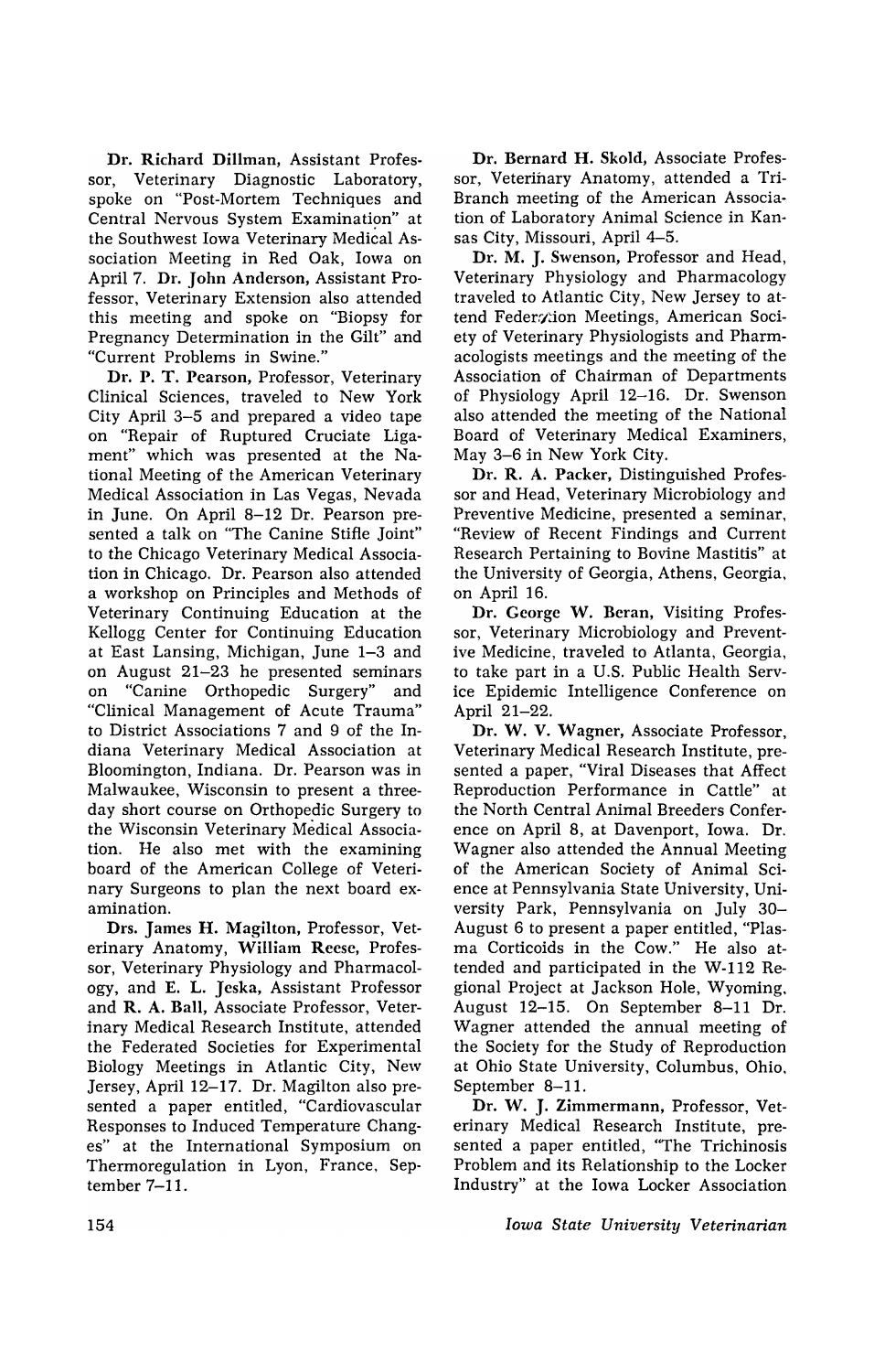Convention in Des Moines, Iowa on April 20. Dr. Zimmerman attended a symposium on Selected Parasitic Zoonoses at a joint meeting of the Tenth National Communicable Disease Center Biennial Veterinary Conference and the Annual Wildlife Disease Association Meeting at the National Communicable Disease Center in Atlanta, Georgia, May 6-7 where he presented a paper entitled, "The Epizootiology of Trichiniasis in Wildlife."

Dr. R. F. Ross, Associate Professor, Veterinary Medical Research Institute, attended the American Society for Microbiology Annual Meeting in Boston, Massachusetts, April 26-30. Dr. Ross also attended the G. A. Young Conference on Advance in Swine Repopulation at Lincoln, Nebraska and presented two papers entitled, "Microbiology of Infectious Arthritis" and "M. M. A. Syndrome.'

Dr. Robert Getty, Distinguished Professor and Head, Veterinary Anatomy, attended a Meeting of the Board of Directors and the Program Committee Meeting along with the 12th Annual Meeting of the Council on Medical Television in Philadelphia, April 26-29. Dr. Getty was also asked to summarize the proceedings of a Workshop and Conference on Multi-Media Programming For Individualized Instruction held at Purdue University, Lafayette, Indiana July 26-29. This conference. was made up of people from veterinary colleges throughout the United States and Canada. Drs. John P. Kluge, Associate Professor, Veterinary Pathology, Roger M. Hogle, Associate Professor, Veterinary Microbiology and Preventive Medicine, Jerry P. Kunesh, Associate Professor, Veterinary Clinical Sciences, Norman E. Hutton, Assistant Professor, Veterinary Administration, Durwood L. Baker, Associate Dean, Daniel L. Hillmann, Assistant Professor, Veterinary Anatomy, Mclvin J. Swenson, Professor and Head, Veterinary Physiology and Pharmacology, David L. Graham, Assistant Professor, Veterinary Pathology, and Arlo E. Ledct, Associate Professor, Veterinary Pathology, represented Iowa State University at this conference.

Dr. L. N. Brown, Associate Professor, Veterinary Diagnostic Laboratory went to

Issue, No.3, 1970

the University of Arizona, Tucson, Arizona May 3-6 where he presented two talks entitled, "Laboratory Diagnosis of Bovine Respiratory Diseases" and "Cost of Diagnostic Services" to the Feeder Cattle Health Seminar. On June 2nd Dr. Brown spoke at the Respiratory Disease Symposium at the College of Veterinary Medicine, Kansas State University, Manhattan, Kansas. The title of his talk was, "Laboratory Techniques Associated With Diagnosis of Respiratory Diseases."

Dr. E. E. Wedman, Associate Director, Veterinary Medical Research Institute, has been named a member of the Research Coordination Committee of the National Pork Producer's Council. Dr. Wedman has also been elected to the Board of Governors of the American College of Veterinary Microbiologists for a three-year term, 1970- 1973. On August 18-22, Dr. Wedman was in Lincoln City, Oregon, to participate in the WI02 Technical Committee Meeting (Biological Methods of Control for Internal Parasites of Livestock). Dr. Wedman has also been appointed to the Beef Research Committee of the Iowa Beef Producers Association.

Dr. David L. Graham, Veterinary Pathology, presented a paper entitled, "Avian Hyperparathyroidism" at the XII International Symposium on Diseases of Zoo Animals in Budapest, Hungary. Dr. Graham also visited Colleges of Veterinary Medicine in England, Scotland, Hungary and Germany. On September 3-4 Dr. Graham attended the 12th Annual Interprofessional Seminar on Diseases Common to Animal and Man at South Dakota State University, Brookings, South Dakota, where he presented a paper entitled, "Experimental, Nutritional Secondary Hyperthyroidism in the Dog and Fowl." Dr. Graham also attended the Annual Meeting of the American Association of Zoo Veterinarians in Chicago, Illinois.

Dr. Richard L. Engen, Associate Professor, Veterinary Physiology and Pharmacology, attended the Rocky Mountain Bioengineering Symposium in Denver, Colorado, May 4-6 to discuss new techniques used in biomedical research and new devices used for clinical and research measure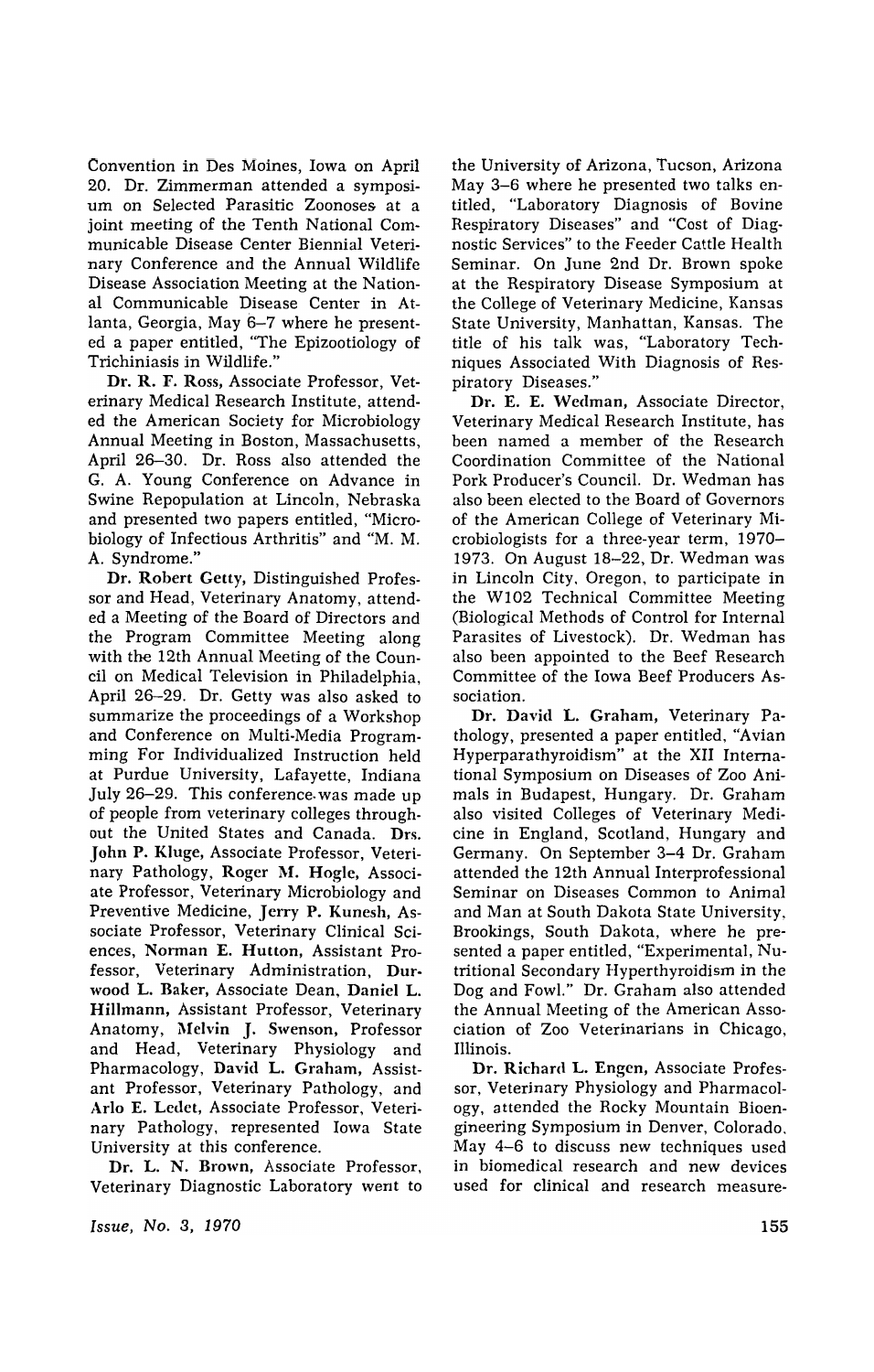ments.

Dr. R. E. Dierks, Associate Professor, Veterinary Medical Research Institute, was in Atlanta, Georgia, on May 5-8 to attend the 10th Biennial Veterinary Public Health Conference and Wildlife Diseases Conference held at the National Communicable Disease Center.

Dr. Jerry P. Kunesh, Assistant Professor, Veterinary Physiology and Pharmacology, presented a seminar entitled, "Desferrioxamine-Its Efficacy and Toxicity" at the University of Missouri, Columbia, Missouri on May 8.

Dr. Neal R. Cholvin, Professor and Chairman, Biomedical Engineering spoke to the Marshalltown, Iowa, Rotary Club on June 2 about the Biomedical Engineering program at Iowa State University. Dr. Cholvin also attended the planning and technical sessions of the Biomedical Engineering Committee of the American Society for Engineering Education in Columbus, Ohio, on June 22-25. On July 27-28, he conferred with the faculty of the Biomedical Engineering Program at the University of Washington, Seattle, Washington, and on July 29-31 Dr. Cholvin was in San Diego, California to attend a symposium on the Foundation and Objectives of Biomechanics at the University of California. Dr. Cholvin attended a meeting of the Board of Directors of the Rocky Mountain Bioengineering Symposium in Denver, Colorado.

Dr. R. L. Kemp, Associate Professor, Veterinary Pathology, traveled to Athens, Georgia, to meet with poultry disease research workers at the University of Georgia. On September 6-12 he attended the 2nd International Congress of Parasitology in Washington, D.C., and presented two papers at that meeting.

Mr. Henry M. Stahr, Assistant Professor, Veterinary Diagnostic Laboratory, attended the American Chemical Society Meeting in Toronto, Canada, May 26-28. Mr. Stahr also took a pesticide course at the Pesticide Research Laboratory in Perrine, Florida.

Dr. C. D. Lee, Extension Veterinarian. attended a joint work conference on fowl cholera sponsored by the National Turkey Federation and the University of Minnesota in St. Paul, Minnesota, May 11-14.

Dr. Gary VanGelder, Associate Professor, Veterinary Diagnostic Laboratory, was in Perrine, Florida, May 6-7 to discuss Behaviorial and Electrophysiological Studies of Pesticide Exposure. Dr. VanGelder attended a workshop on Health Aspects of Environmental Pollution in Brainard, Minnesota, May 29 to June 1.

Dr. M. L. Frey, Associate Professor, Veterinary Medical Research Institute, presented a paper at Kansas State University in Manhattan, Kansas, at their short course on Respiratory Diseases, June 3.

Dr. Allan G. Potter, Associate Professor, Biomedical Engineering, was in Downey, California, on June 16-19 to discuss research involving the use and fabrication of myoelectric braces for quadriplegics with the faculty of the Rancho Los Amigos Hospital.

Dr. James J. O'Toole, Associate Professor, Veterinary Diagnostic Laboratory, took part in an interagency study on environmental techniques in radio nuclide applications in Richland, Washington, June 2- 16.

Dr. Dean I. Newton, Associate Professor, Department of Veterinary Clinical Sciences, attended a continuing education course in veterinary anesthetic techniques sponsored by the Division of Anesthesiology, College of Medicine, University of Utah, Salt Lake City, Utah, June 12-13.

Dr. John H. Greve, Professor, Veterinary Pathology has been selected as secretarytreasurer of the Midwestern Conference of Parasitologists and attended their annual meeting at Loyola University, Chicago, TIlinois, June 12-13. Dr. Greve also presented two papers, entitled "Large Animal Parasites and Insecticides" and "Small Animal Parasites" at the annual meeting of the Nebraska Veterinary Medicial Association on July 17-18.

Dr. W. P. Switzer, Professor, Veterinary Medical Research Institute presented a seminar entitled, "Bordetella Rhinitis" to the Farmers Hybrid, Inc. at Hampton, Iowa.

Dr. Mary H. Greer, Assistant Professor, Biomedical Engineering, presented a pa-

*Iowa State University Veterinarian*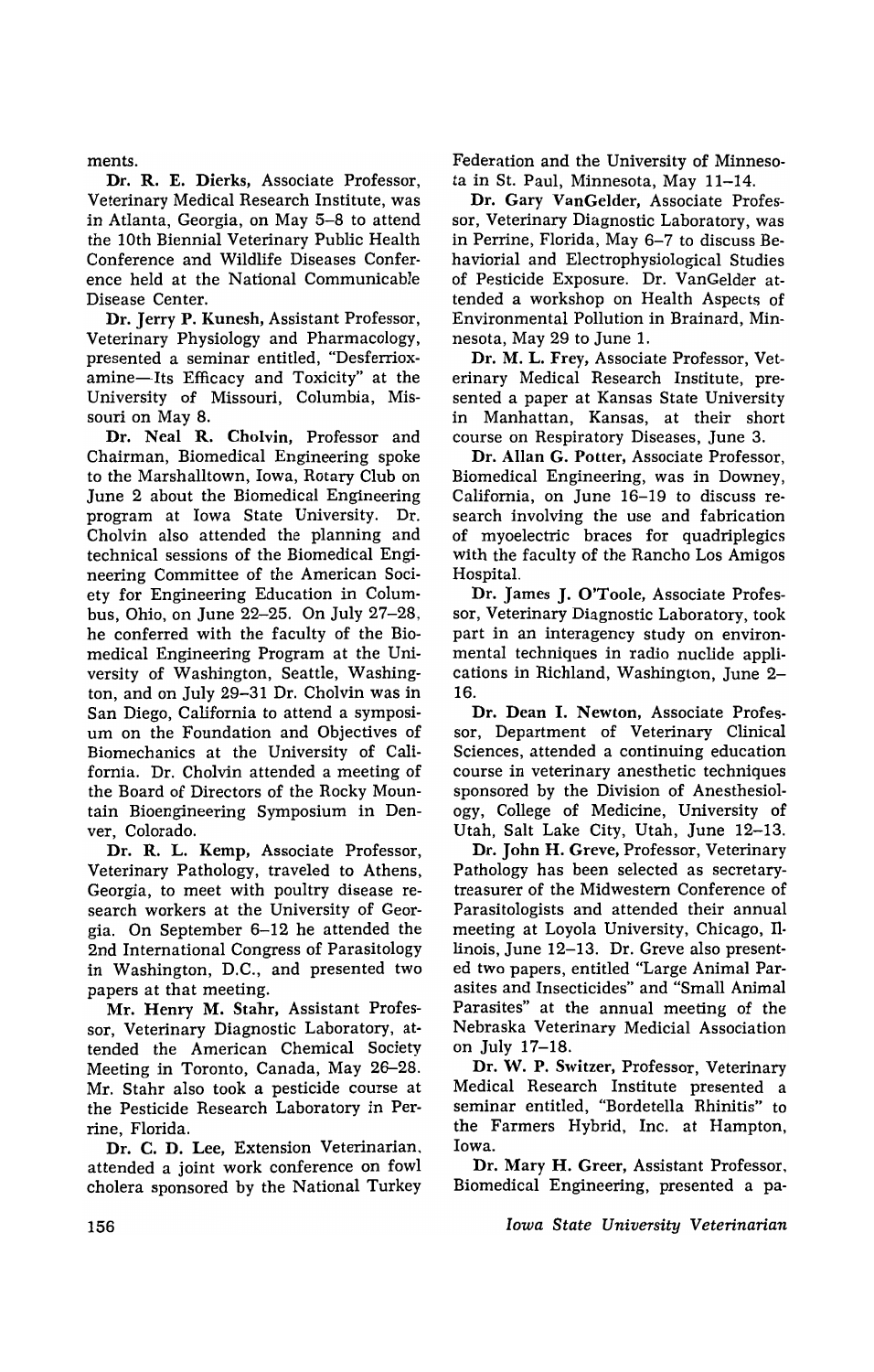per at the 7th International Congress of Electron Microscopy in Grenoble, France, entitled, "The Distribution of Surface Charges on the Human Erythrocyte as Shown by Ferritin Labeling."

Dr. J. D. Hoskins, Instructor, Veterinary Clinical Sciences, attended a short course on diseases of the respiratory system, given by the Chicago Veterinary Medical Association, Chicago, Illinois, August 16.

Dr. W. M. Wass, Professor and Head; Dr. L. Evans, Assistant Professor; Dr. T. Clark, Associate Professor, Veterinary Clinical Sciences, attended the Conference of North American Veterinary Educators in Animal Reproduction and Infertility in Brainard, Minnesota, August 30-September 2.

Dr. R. L. Engen, Associate Professor; Dr. M. H. Crump, Associate Professor; Dr. F. B. Hembrough, Associate Professor, Veterinary Physiology and Pharmacology, attended the annual American PhYSiological Society Meeting at Indiana University, Bloomington, Indiana, August 30-September 3.

Dr. R. L. Lundvall, Professor, Veterinary Clinical Sciences, presented demonstrations on equine surgical techniques to the Wisconsin Equine Practitioners at their fall meeting at Portage, Wisconsin.

Dr. D. L. Harris, Assistant Professor, Veterinary Microbiology and Preventive Medicine, presented a paper entitled, "Bordetella Rhinitis" at the Swine Respiratory Disease Seminar sponsored by Elanco Products Company in Minneapolis, Minnesota.

Dr. N. E. Hutton, Assistant Professor, Veterinary Administration; and Dr. G. D. Osweiler, Assistant Professor, Veterinary Diagnostic Laboratory, attended the American Association of Veterinary Laboratory Diagnosticians in Philadelphia, Pennsylvania. Dr. Osweiler presented a paper entitled, "Investigation of Feed Related porcine Hemorrhagic Disease" and Dr. Hutton was the Chairman of the Animal Disease Reporting Committee.

Dr. C. J. Mare, Associate Professor and Dr. R. M. Hogle. Associate Professor, Veterinary Microbiology and Preventive Medi-

*Issue, No.3, 1970* 

cine attended the 74th Annual meeting of the United States Animal Health Association in Philadelphia, Pennsylvania.

Drs. E. E. Wedman, Associate Director, W. C. Wagner, Associate Professor, R. E. Dierks, Associate Professor, Veterinary Medical Reesarch Institute; Dr. J. B. Herrick. Extension Veterinarian; Dr. V. A. Seaton, Professor and Head, Veterinary Diagnostic Laboratory, and Dr. N. E. Hutton, Assistant Professor, Veterinary Administration recently attended and participated in the 6th Pan American Congress of Veterinary Medicine and Zootechnics held in Santiago, Chile.

Twenty-nine staff members of the Veterinary College attended the American Veterinary Medical Association Convention in Las Vegas, Nevada, this year, and the following people presented papers: Dr. J. R. Anderson. "Health of the Pig Reared in Confinement," Dr. W. E. Blevins, "Transosseous Vertebral Phlebography"; "A Radiographic Method of Localizing Spinal Cord Compression in the Dog," Drs. W. B. Buck and G. A. VanGelder; "The Sheep as a Model for Studying Electrophysiologic and Behavioral Effects of Neurotoxicants"; Dr. D. L. Harris, "Utilization of the Microtiter System for Detecting Agglutinins Against *Bordetella bronchiseptica, Bordetella pertussis,* and *Salmonella* spp." Dr. N. E. Hutton, "Data Retrieval System for Disease and Administrative Information," Dr. M. L. Kacberle. "Regulation of Antibody Synthesis," Dr. P. T. Pearson. "Lembert Suture Technique for Ruptured Cruciate Ligaments," Drs. L. Potgieter and R. F. Ross. "Immunofluorescence with *Mycoplasma hyorhinis* and a Sterol-Requiring Strain of *Mycoplasma granularum"* and Dr. R. F. Ross. "Mycoplasmal Arthritis of Swine."

### **Appointments**

Dr. James R. McCoy. Instructor, Veterinary Anatomy, a 1969 graduate of the College of Veterinary Medicine at Kansas State University, will be helping to teach gross anatomy and doing research in vet· erinary anatomy.